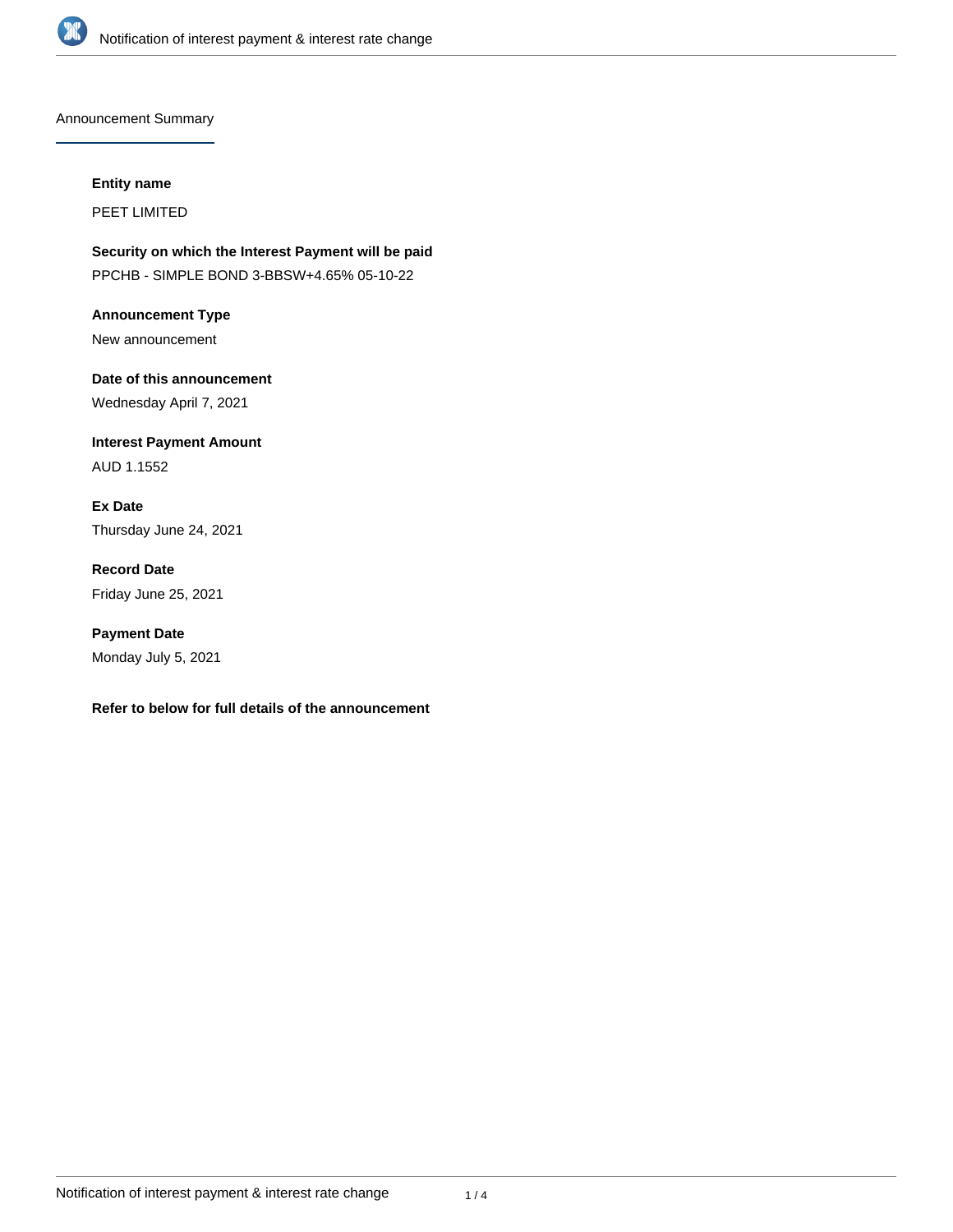

Announcement Details

Part 1 - Entity and announcement details

### **1.1 Name of +Entity**

PEET LIMITED

**1.2 Registered Number Type** ABN

**Registration Number**

56008665834

# **1.3 ASX issuer code**

PPC

# **1.4 The announcement is**

New announcement

## **1.5 Date of this announcement**

Wednesday April 7, 2021

**1.6 ASX +Security Code for Interest Payment** PPCHB

**ASX +Security Description** SIMPLE BOND 3-BBSW+4.65% 05-10-22

Part 2A - Interest period dates and interest payment details

| 2A.1 Payment date                                | 2A.2 + Record Date                                         |
|--------------------------------------------------|------------------------------------------------------------|
| Monday July 5, 2021                              | Friday June 25, 2021                                       |
| 2A.3 Ex-Date                                     | 2A.4 First day of payment period                           |
| Thursday June 24, 2021                           | Tuesday April 6, 2021                                      |
| 2A.5 Last day of payment period                  | 2A.6 Number of days in the payment period                  |
| Sunday July 4, 2021                              | 90                                                         |
| 2A.7 Interest rate expressed as a per annum rate | 2A.8 Interest rate pro-rated for the number of days in the |
| 4.685100 %                                       | payment period                                             |
|                                                  | 1.155200 %                                                 |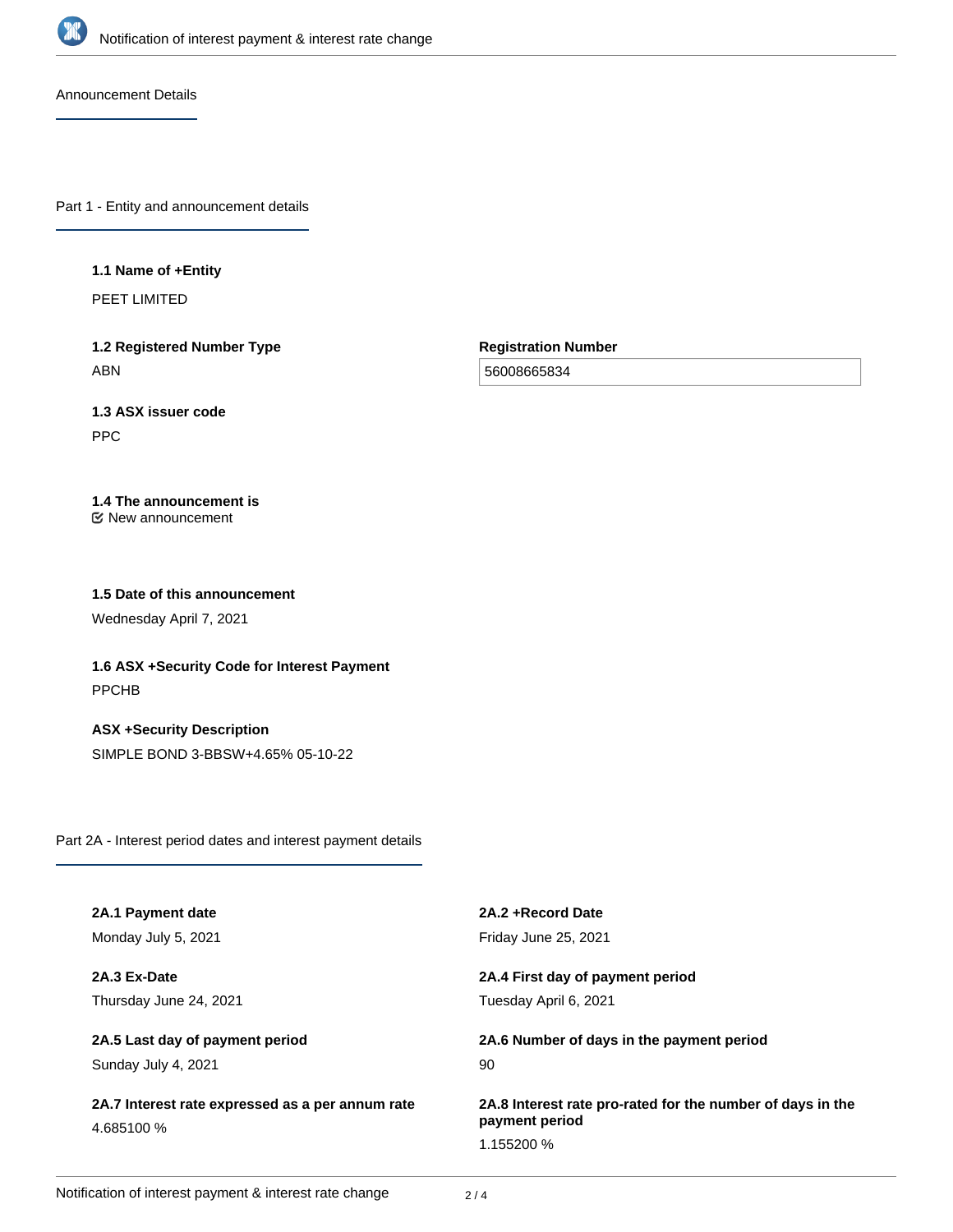# **2A.9 Currency in which the interest payment is made ("primary currency")**

AUD - Australian Dollar

### **2A.10 Interest payment amount per +security**

AUD 1.15520000

### **2A.10(i) Comment on how the interest payment amount per security is calculated**

Interest = Interest Rate x Face Value x Day Count Fraction

**2A.11 Are any of the below approvals required for the interest payment before business day 0 of the timetable?**

- **Security holder approval**
- **Court approval**
- **Lodgement of court order with +ASIC**
- **ACCC approval**
- **FIRB approval**
- **Another approval/condition external to the entity required before business day 0 of the timetable for the interest payment.**

No

**2A.12 Is the interest payment franked?** No

**2A.13 Is the interest payment payable in the form of +securities rather than cash?** No

**2A.14 Does the entity have arrangements relating to currency in which the interest payment is paid to security holders that it wishes to disclose to the market?** No

**2A.15 Is there a principal amount payment component payable? K** No

Part 3 - Floating rate +securities - details of interest rate applicable to the payment notified in Part 2A

### **3.1 Date interest rate is set**

Tuesday April 6, 2021

### **3.2 Comments on how the date that interest rate is set is determined**

As per the terms of the replacement Offer Specific Prospectus dated 22 June 2017.

#### **3.3 Interest base rate**

0.0351 %

#### **3.4 Comments on how interest base rate is set**

90-Day BBSW rate on the date the Interest Rate is set.

### **3.5 Interest margin**

4.6500 %

### **3.6 Comments on how interest margin is set**

As per the terms of the replacement Offer Specific Prospectus dated 22 June 2017.